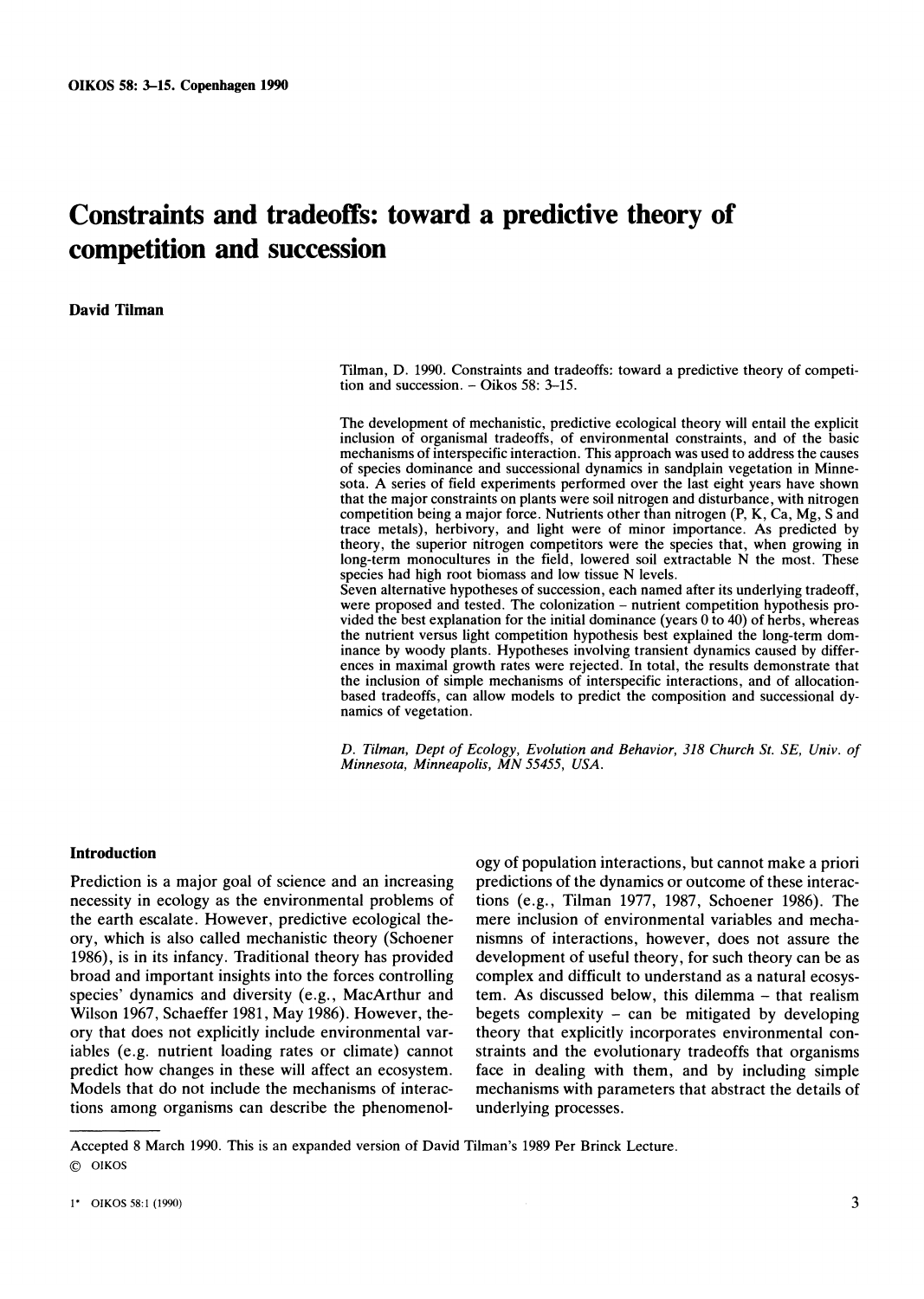#### **Toward predictive ecology theory**

**What information is needed to predict the dynamics and structure of populations in nature? Predictive theory should explicitly include the manner, method or mode whereby one organism interacts with another, and whereby an organism interacts with its physical environment. Thus, if two species compete because they both consume the same resource, this resource should be explicitly included in the model with resource consumption being the actual mechanism of competition. Or, if species compete through the production of allelopathic compounds, the dynamics of these should be included. Thus mechanistic models explicitly include the ways in which individual organisms deal with their biotic and abiotic environmental constraints, i.e., with those factors that influence an individual's probability of survival, growth, and reproduction (Schoener 1986).** 

**There are numerous potential mechanisms of interactions among organisms, each of which can be studied at various levels of detail. Each level of detail can provide insights. However, once the basic mechanisms of interaction are included in a model, additional complexity may lead to little, if any, increase in the ability of the model to predict community dynamics and composition. This is because the parameters describing the basic mechanisms of interspecific interaction can summarize or abstract (sensu Schaffer 1981) most of the complexity associated with more detailed explanations. Such abstraction, though, requires that parameters be measured under appropriate conditions (Tilman 1990). The ability of simple mechanisms to summarize the effects of the more detailed underlying mechanisms means that mechanistic models need not be complex. Just such an effect was found in models of algal nutrient competition, with the simpler, less physiologically realistic model actually being the better predictor of competition (Tilman 1977).** 

**Similarly, the inclusion of environmental constraints need not lead to complex models. Although there are numerous potential environmental constraints, the problem is simplified because it is unlikely that all constraints are equally important. In any given habitat, ecosystem, or geographic region, most of the observed pattern may be caused by one or a few environmental constraints, but different constraints are likely to be important in different habitats. The importance of a particular constraint can be readily determined experimentally. A major constraint on the survival, growth and reproduction of individual organisms comes from all organisms being, of thermodynamic necessity, consumers, and most being subject to predation, herbivory or disease (e.g., Hutchinson 1959). Thus consumerresource interactions are a central element of all mechanistic theory of population dynamics and community structure (e.g., Gilpin and Ayala 1973, Tilman 1977, 1982, May and Anderson 1983, Schoener 1986).** 

**Mechanistic theory is further simplified once the tra-**

**deoffs that organisms face in dealing with their constraints are explicitly included. Most ecology and evolutionary patterns result from the interplay of environunavoidable tradeoffs. For instance, most theory that can explain the coexistence of numerous species has assumed, either implicitly or explicitly, that organisms have tradeoffs in their abilities to respond to one or more constraints (e.g., Grubb 1977, Connell 1978, Huston 1979, Tilman 1982, Cody 1986, Chesson 1986) as have theories of succession (e.g., Werner and Platt 1976, Tilman 1985, Huston and Smith 1987), or of the maintenance of genetic diversity within a population (e.g., Slatkin 1978, Gillespie 1984). The only alternative to constraints and tradeoffs is neutrality, with organisms or genes assumed to be functionally identical or neutral (e.g., Kimura 1983), and with diversity maintenained by an equilibrium between specification and extinction (e.g., Rosenzweig 1975, Hubbell and Foster 1986) or between mutation and selection (e.g., Lande 1976). The latter hypotheses, although they surely explain some of the diversity of nature, cannot explain the broader scale patterns of differentiation and diversity seen in different habitats and along geographic gradients.** 

**Organismal traits are ultimately based on allocation (e.g., Cody 1966, Mooney 1972). A plant that allocates more carbon to the production of stem has less to allocate to roots, leaves or seeds. An animal that allocates more protein to flight muscle has less to allocate to a digestive system or to some other physiological or morphological function. An animal that allocates a greater proportion of its time to one activity has less for another behavior. Thus, a change in the morphology, physiology or behavior of an organism that increases its fitness in response to one suite of environmental constraints should have a cost that decreases its fitness under other conditions. Although this need not be universally true, beneficial traits that do not have costs should become fixed and thus have little influence on observed intraspecific and interspecific differences.** 

**Tradeoffs simplify theory because they limit species traits to a small subset of all potential combinations. For two traits, such as the size and number of seeds produced by an individual plant, the tradeoff between these traits limits the relevant parameters to a single curve, whereas the entire seed size versus seed number plane would be needed for a model that ignored tradeoffs. For a tradeoff among three traits (e.g., allocation to root, stem, or leaf), the universe of all trait combinations is the full three-dimensional space, whereas each individual plant is necessarily constrained to falling at some point on a plane within this volume.** 

**Although this seems obvious, or even trivial, classical phenomenological models do not include tradeoffs. It is difficult to modify them to have tradeoffs because they do not explicitly include either the environmental constraints to which the tradeoffs respond or the organismal traits that are involved in the tradeoffs. Within**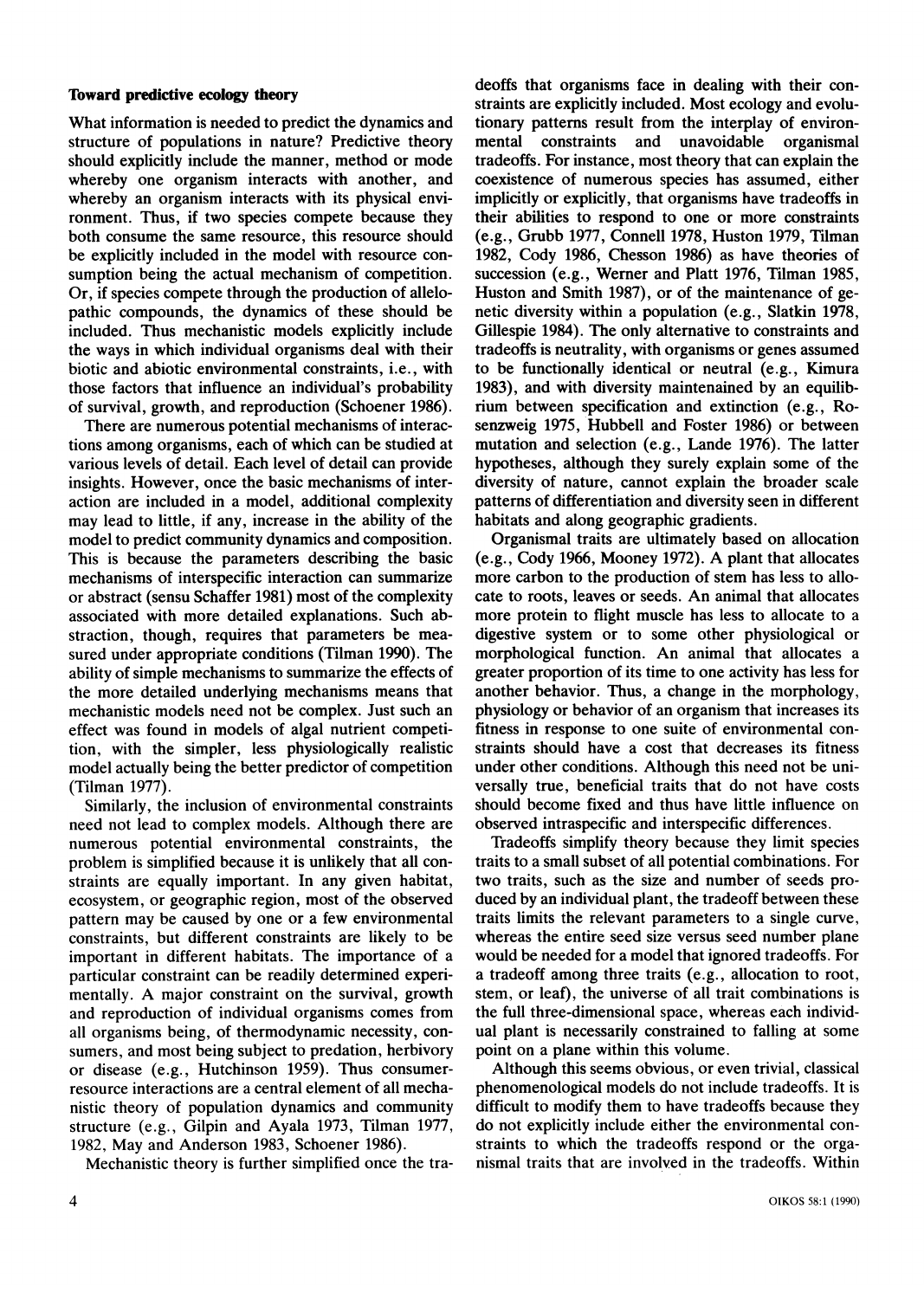

**Fig. 1. Plant morphology and physiology is controlled by the pattern of allocation to alternative morphological structures and physiological systems (Mooney 1972). This is illustrated symbolically as the allocation of plant production (photosynthesis minus respiration) to the production of additional leaf, stem, or root tissue, or to seed or defensive compounds.** 

**the Lotka-Volterra competition model, for instance, there are no explicit tradeoffs among parameters. All**  combinations of r, k and a<sub>ij</sub> are equally likely, even **though most such combinations are morphologically, physiologically and behaviorally impossible. Tradeoffs limit parameters to some point on a biologically possible multidimensional surface, thus eliminating all other points in the full hypervolume as ecologically impossible.** 

**Thus, the development of predictive ecological theory requires (1) the determination of the major environmental constraints, (2) the determination of the tradeoffs that organisms face in dealing with these constraints, and (3) the explicit inclusion of these constraints and tradeoffs as the mechanisms of intraspecific and interspecific interaction.** 

**This approach has already been quite successful. Evolutionary models that include constraints and tradeoffs have predicted traits as diverse as foraging patterns in response to spatially and temporally variable predation risk (Werner 1984) and sex allocation patterns (Charnov 1982). Mechanistic models of consumer-resource interactions have made a priori predictions of the dynamics of algal competition for two limiting nutrients (e.g., Tilman 1976, 1977, Sommer 1985), of bacterial competition for sugars in combination with inhibitors (Hansen and Hubbell 1980), of algal nutrient competition along a temperature gradient (Tilman et al. 1981), of interac-**



**Fig. 2. When a model of plant growth (called "ALLOCATE"), in which each plant has a fixed pattern of allocation to leaf, root, and stem, was solved numerically, with a hundred or more different allocation patterns simultaneously competing, the competitively dominant pattern of allocation depended on environmental conditions (Tilman 1988). High allocation to stem was favored in fertile, undisturbed habitats; high allocation to leaves was favored in fertile, highly disturbed habitats, and the highest allocation to roots was favored in undisturbed, infertile habitats. Figure from Tilman (1988).**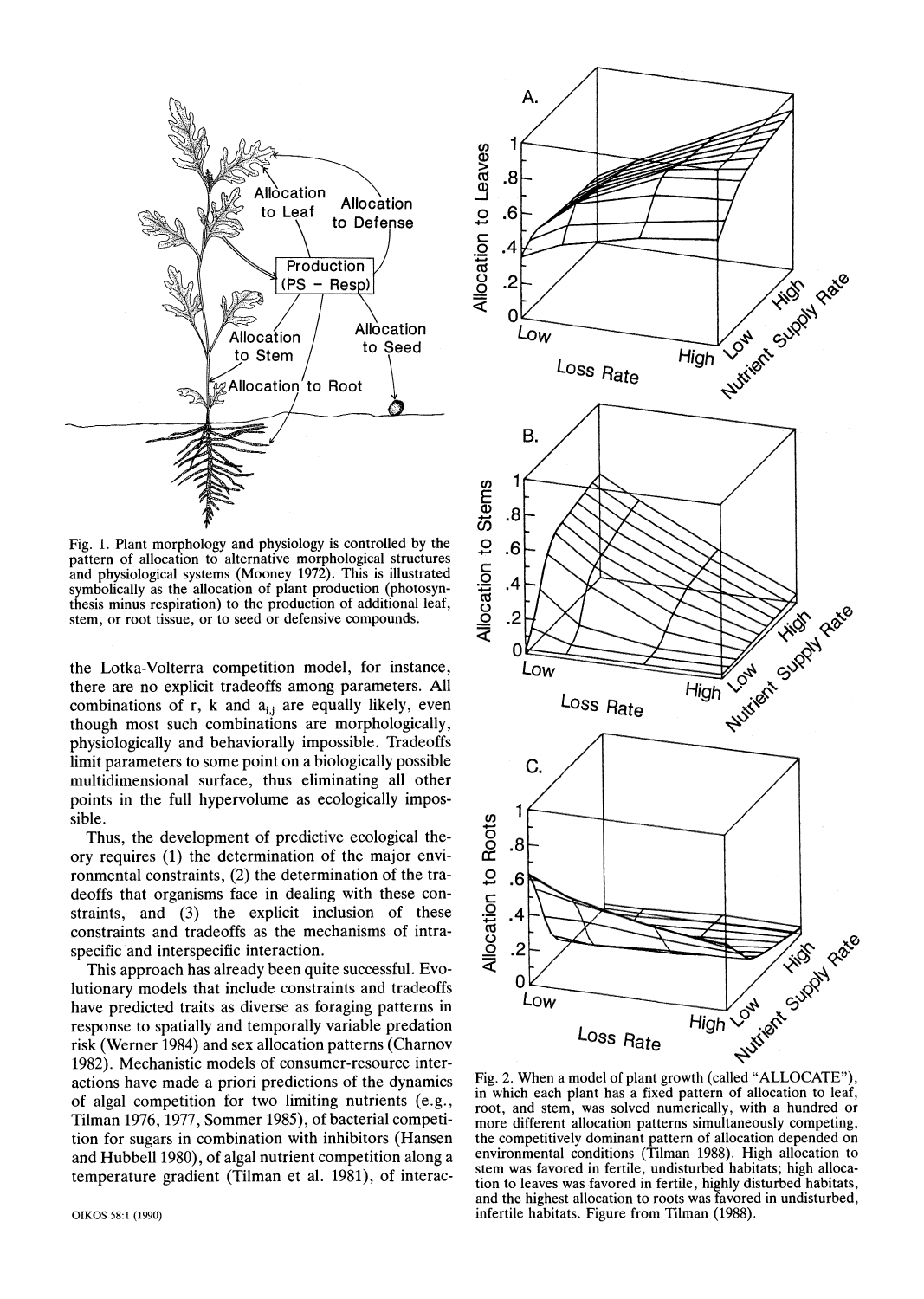

**Fig. 3. The results of four different field experiments performed at CCNHA, Minnesota. (A) An experiment in which various nutrients were added one at a time to replicate plots in four different fields for eight years in a row (1982-1989). ANOVA of the effects of treatments, years, and fields on aboveground biomass in these 144 plots showed that all were highly significant. The addition of N led to significantly greater biomass than in the unmanipulated control. (B) In another experiment, N and all other nutrients were added at various rates to replicated plots in four different fields over an** 

**eight year period. ANOVA revealed that treatment, year and field were all highly significant factors. There was no significant effect (NS) of adding all nutrients but N, compared to controls, but biomass increased with the rate of N addition (treatments B to H have increasingly greater annual rates of N addition; Tilman 1987).** 

**(C) A different experiment involved the exclusion of various functional groups of herbivores from replicated plots in three different fields (Huntly and Inouye, in preparation). The experiment was performed on unfertilized vegetation, as well as on plots**  receiving either 5.4 or 17.0 g  $m^{-2}$  yr<sup>-1</sup> of N. ANÓVA showed no significant effect of any of the herbivore treatments on total **aboveground plant mass, but a highly significant effect of N and of field. Contrasts of controls with sham fences with plots from which all herbivores were removed (shown above) were not significant, but suggest that herbivores may be suppressing biomass on the more fertile plots.** 

**(D) Unfertilized and fertilized plots in a field were divided into areas that were either shaded or unshaded (control). ANOVA and contrasts reveal no significant effects of shade or nitrogen in this experiment on total plant biomass (aboveground plus belowground).** 

**tions among two zooplankton species competing for two algal species (Rothhaupt 1988), and of nitrogen competition among various combinations of five grass species (Wedin and Tilman, in review; Tilman and Wedin, in review). Simple models of the mechanisms of disease transmission have predicted disease dynamics and explained effectiveness of vaccination programs (e.g., May 1982a, b). Thus, there is good reason to believe the approach outlined above can be successful in predicting patterns in more complex communities and ecosystems.** 

#### **The constraints and tradeoffs of terrestrial plants**

**For most terrestrial plants, the availability of soil resources, of light, of germination sites (often disturbed areas), and the intensity of herbivory are major envi-** **ronmental constraints. The tradeoffs that plants face in dealing with these constraints are directly attributable to differences in biomass and nutrient (often nitrogen) allocation patterns (Fig. 1). For a version of the model implied by Fig. 1, in which plants differed in allocation to leaf, stem and root, but had identical physiologies and identical susceptibilities to sources of loss and mortality, numerical solution of a series of differential equations (called "ALLOCATE"; Tilman 1988) showed that many allocation patterns were viable in the absence of competition, but only one or a few closely related patterns could persist when competing with all other allocation patterns in a habitat with particular environmental conditions. The superior allocation pattern, though, depended on the relative intensities of the environmental constraints (Fig. 2), which, in this case, were the rate of**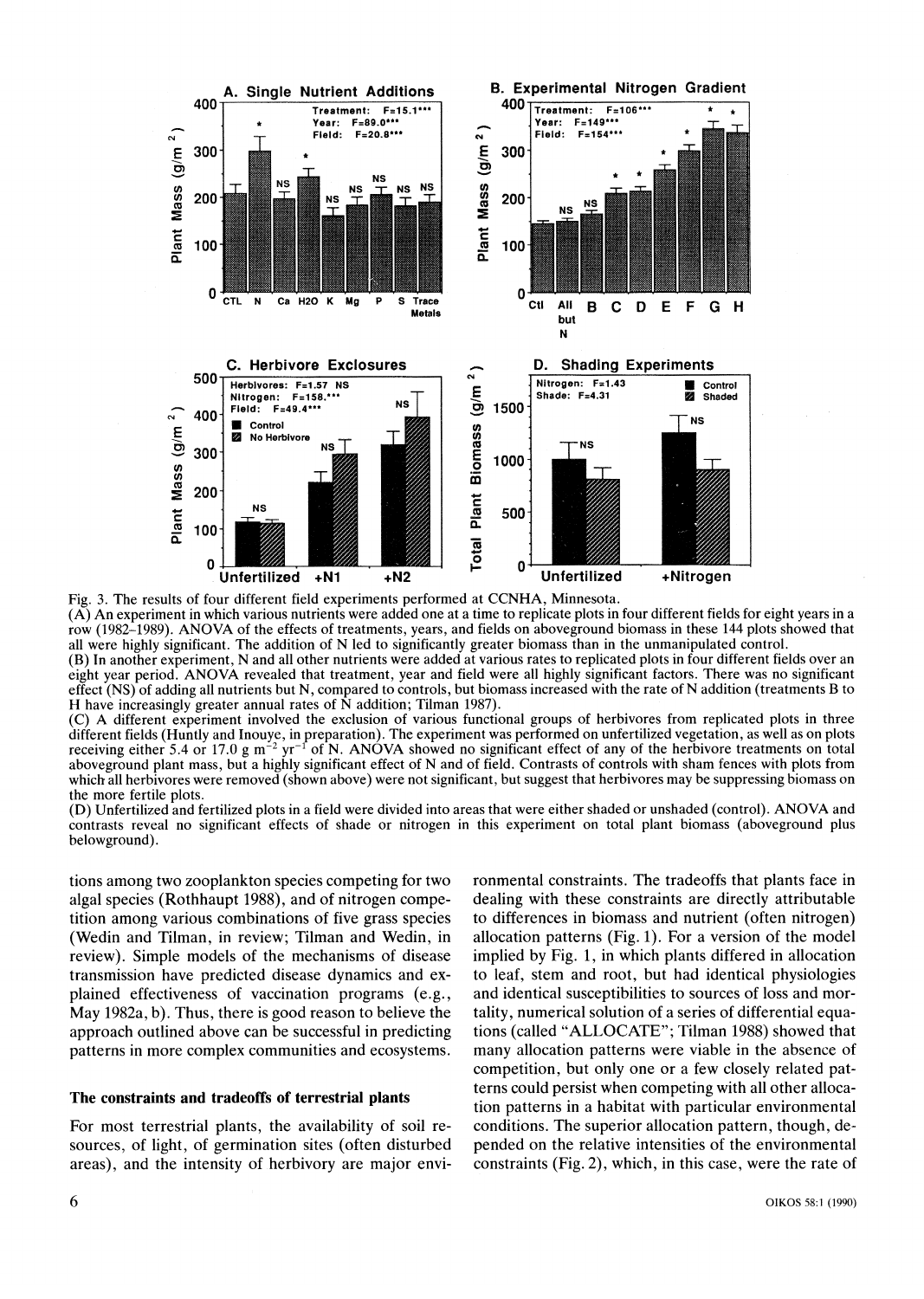**loss of biomass (a surrogate for the disturbance or herbivory rate) and the rate of supply of the limiting nutrient (productivity). This model could be made more realistic by the inclusion of differential allocation to seed production, differential seed dispersal ability, and herbivory. This added realism would give the model new features and allow it to make predictions about different aspects of ecosystems. However, one major qualitative feature would still hold: there would be a simple mapping of environmental conditions to the organismal traits favored by those conditions. This mapping is the central prediction of such models, and it is only possible to make such predictions when mechanistic models are used.** 

#### **Competition and succession on a sandplain**

**I would now like to illustrate the approach outlined above by providing an overview of work that we have been doing for the past eight years on the plants, soils, and herbivores of Cedar Creek Natural History Area (CCNHA), Minnesota. I shall also briefly mention some preliminary findings of more recent work. The site, and many of our general methods, are described in Tilman (1987, 1988).** 

**We began by performing nutrient addition, shading, and herbivore exclusion experiments to determine what environmental factors constrained the plants. Of all soil resources added singly to replicated plots in four different fields (see Tilman 1988: 247-249), the only consistently significant response came from nitrogen (ammonium nitrate; Fig. 3A). There was a significant water response in only one of the eight years, 1988, which was a major drought year. Interestingly, there was little or no nitrogen response that year. There were strong year and field effects (Fig. 3A). There has never been any consistently significant response to P, K, Ca, Mg, S, Mn, Mo, Cu, Fe, Co, Cu, or B, whether added singly (Fig. 3A) or in combination (Fig. 3B, treatment "All but N"). Biomass increased with the rate of nitrogen addition (Fig. 3B). Thus, nitrogen is the most important limiting soil resource.** 

**In a separate nitrogen addition and shading experiment, there was a significant effect of nitrogen addition**  on shoot biomass  $(F_{1,43}=10.6, P<0.01)$ , but no significant shade effect  $(F_{1,43}=2,34, P>0.10)$ , and no significant nitrogen  $\times$  shade interaction ( $F_{1,43}=0.33$ , P $>0.1$ ). **When total plant biomass (aboveground plus belowground biomass) was analyzed, there were no significant treatment effects, but, as before, shaded plots had less biomass than unshaded plots (Fig. 3D).** 

**In a recent full factorial experiment in which the experimental variables are disturbance intensity (mechanical disturbance to soil surface and plants) and nitrogen addition rate, Scott Wilson and I are finding that both disturbance and nitrogen have strong and significant effects on productivity, species composition and species diversity.** 

**Nancy Huntly and Richard Inouye (in preparation) performed a herbivore exclusion experiment in three fields, with various herbivore guilds excluded from unfertilized vegetation, from vegetation receiving moderate rates of N addition, and from plots receiving a high rate of N addition. Analysis of the effects of the treatments on total aboveground plant biomass revealed a strong and significant nitrogen effect and a slight but non-significant herbivore effect (Fig. 3C), with the effect of herbivory seeming to be greater on fertilized plots. When they analyzed data on a species-by-species basis, there were few significant changes in the absolute or relative abundances of the common plant species caused by herbivores, but some rare plants, especially legumes, increased in the absence of herbivores, and the data suggested that there might be interactions among the herbivore guilds.** 

**Thus, our field manipulations have demonstrated that the availability of soil nitrogen is the major environmental constraint at CCNHA and that disturbance frequency/intensity is next most important. Water replaces nitrogen as a dominant variable during drought years. Light intensity and herbivory may be having an impact, but their impact is less than that of N, disturbance or water in these old fields. Other factors, such as P, K, Ca, Mg, S and trace metals are having no direct impact on plants, although sodium, through its effect on herbivores, does indirectly affect plants (Inouye et al. 1987a).** 

#### **Competition for soil nitrogen**

**Although nitrogen addition leads to increased plant biomass and to changes in the relative abundance of plant species at CCNHA (Tilman 1987) this need not imply that plants are competing for nitrogen (e.g., Grime 1979). Do plants living on the nitrogen impoverished soils of CCNHA compete? To address this question, we planted seedlings of three common grasses (Agropyron repens, Poa pratensis, and Schizachyrium scoparium) in established vegetation, in areas from which all plants had been removed, and in areas that contained the roots of neighboring plants, but from which the shoots were held to the side so as not to shade a transplant (Wilson and Tilman, in review). After a field season of growth on unfertilized plots, we found an equal and highly significant reduction in transplant final mass and growth rate either in the presence of all neighbors or in the presence of just their roots (Wilson and Tilman, in review). Seedlings without neighbors grew from three to six times more rapidly than those with either neighbors or just the roots of neighbors. This demonstrated the existence of competition and showed that it was competition for a soil resource. The same experiment was also performed on plots that had received nitrogen for the previous five years. There was also strong competition in these plots, but the competition was for light, not for soil nutrients (Wilson and Tilman, in review).**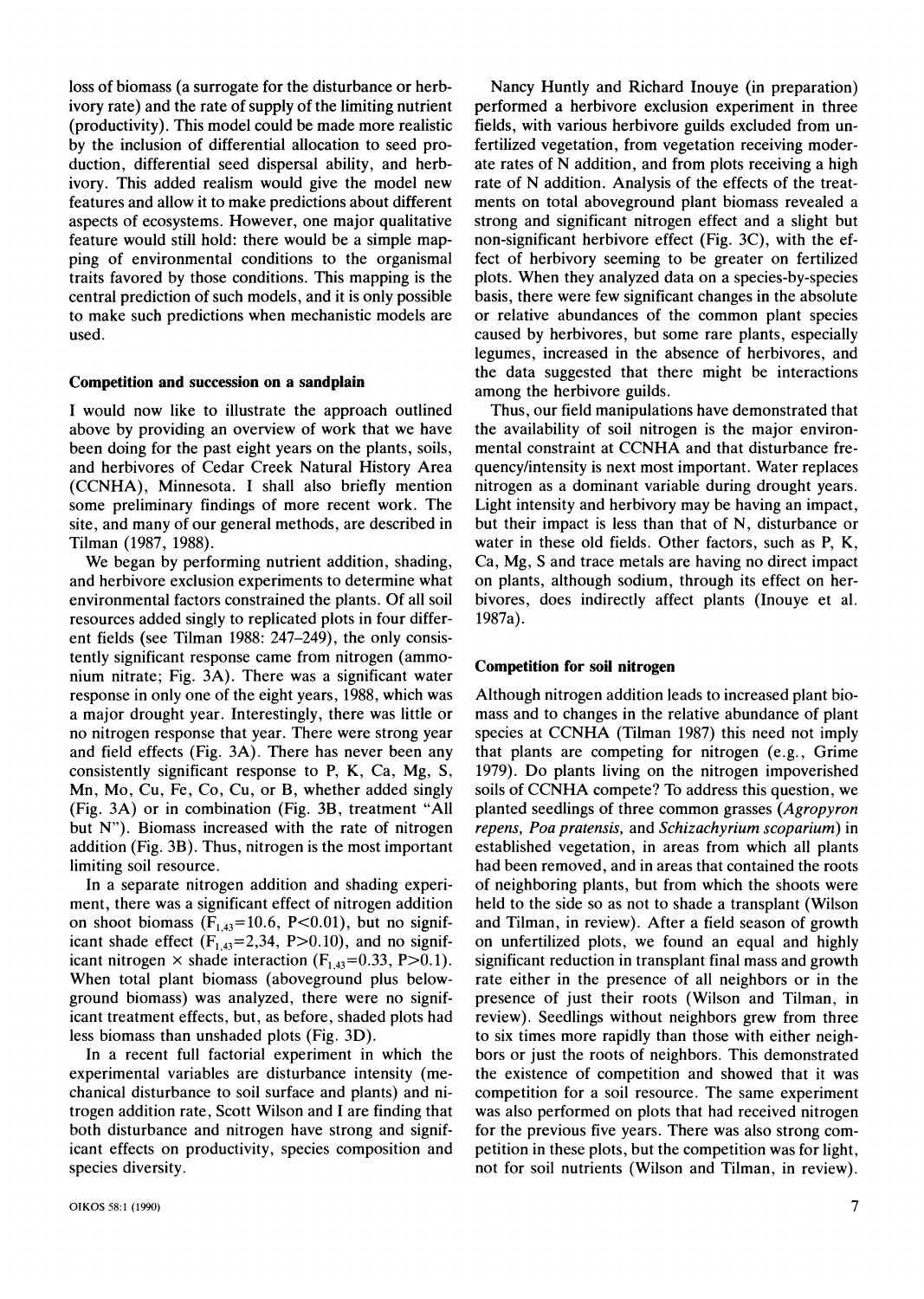

**Fig. 4. (A) The dependence of R\* for nitrogen on the root biomass of five species of grasses. R\* measured in 3 yr old monocultures of the species grown on low N soils. As = Agrostis scabra, Ar = Agropyron repens, Pp = Poa pratensis, Ss = Schizachyrium scoparium, Ag = Andropogon gerardi. Data from Tilman and Wedin (in review).** 

**(B) Outcome of competition among various pairs of grass species, on extremely low N ("NI") and on low N soils ("N2"). The predicted winner is the species with the lower R\* (see Fig. 4A). Its treatment-average portion of total biomass in plots after three years of competition is shown. Relative difference in R\* is the difference in the R\*'s of the two competitors divided by their average R\*. Note that the predicted winner did win, independent of its initial abundance (20%, 50%, or 80%) when two species had large differences in their R\*'s, but that displacement had not yet occurred after 3 yr for pairs with similar R\*'s. Numbers refer to particular species pairs on a given soil N level. Data from Wedin and Tilman (in review) and Tilman and Wedin (in review).** 

**Thus, there is strong competition for nitrogen on the infertile, sandy soils of CCNHA and this grades into competition for light on rich soils. What, though, are**  **the mechanisms of competition, and how might the outcome of competition be predicted?** 

#### **Mechanisms of nitrogen competition**

**In theory, reduction in the soil solution concentration of a resource is the most basic mechanism of competition for a soil resource. As one plant consumes a soil resource, the soil solution concentration that another plant experiences is reduced. A wide variety of models of competition for a single limiting resource predict that the outcome of competition is determined by differences in the levels to which equilibrial monocultures of species can lower the concentration of the limiting resource (e.g., O'Brien 1974, Tilman 1977, 1982, 1990, Hsu et al. 1977). The level to which the soil solution concentration of a limiting resource is reduced by an equilibrial monoculture of a species is called R\*. R\* is the resource concentration a species requires for it to be able to persist in a habitat. A comparable concept, that of threshold density, exists for host-microparasite interactions (May 1982a, b). The species with the lowest R\* for a limiting soil resource is predicted to be the superior competitor for that resource (Tilman 1980, 1990). It should displace all other species, independent of initial densities, from all habitats in which that resource is limiting. Two species should persist when limited by a single nutrient only if they have identical R\*'s. This means that it should be possible to predict the outcome of nutrient competition by growing species in equilibrial monoculture gardens and directly observing their R\*'s.** 

**R\* is predicted to depend on numerous plant traits, including root mass, uptake dynamics per unit root mass, tissue loss rate via herbivory and senescence, nutrient conservation abilities, photosynthetic rates, respiration rates and maximal growth rates (Tilman 1990). The R\* measured in equilibrial monocultures is thus a summary variable - an abstracted variable (sensu Schaffer 1981) - that includes the effects of all the underlying physiological and morphological traits of that species. Models that include such traits show each of these influences on R\* (Tilman 1990). These traits, though, are interdependent because of allocation-based tradeoffs. When such tradeoffs are included in these models, the optimal pattern of allocation includes high root biomass (but with a balance between root and shoot), low tissue nutrient concentrations, efficient nutrient conservation, and perhaps high allocation to herbivore defense (Tilman 1990). The major costs plants pay for these beneficial traits are low maximal rates of nutrient uptake and of photosynthesis (from low tissue N; Field and Mooney 1986) and low relative growth rates (from low photosynthetic rates and low allocation to leaves). The traits predicted to cause high competitive ability for a limiting soil nutrient are similar to the traits that Chapin (1980) found for plants that dominate naturally nutrient poor areas. This suggests that nutrient competition, not just tolerance, may have**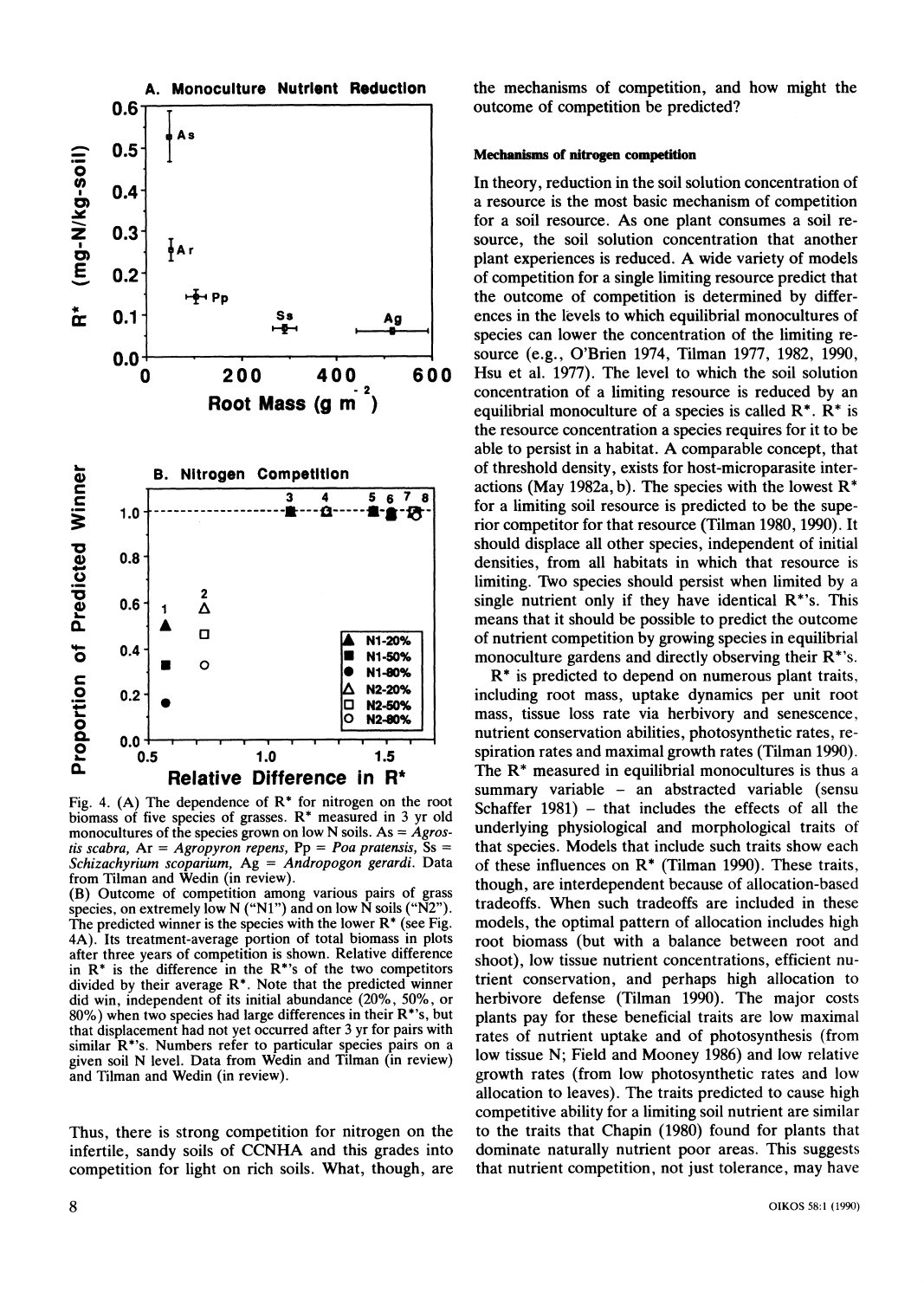

**Fig. 5. (A) The dependence of the relative abundance of the successional dominants of CCHNA on successional age, based on a chronosequence of old fields (Inouye et al. 1987c, Tilman 1988).** 

**(B) The dependence of the proportional abundance of three dominant successional grasses on the rate of N addition to sucessional vegetation. These data are from the same experiment illustrated in Fig. 3B. Data are means and standard errors over three successional fields, using observed relative abundances of these species in 1989, the eight year of the experiment. Schizachyrium scoparium (solid circles) declines with N addition; Poa pratensis (solid triangles) reaches its peak abundance at intermediate rates of N addition; Agropyron repens (open squares) is increasingly abundant in plots receiving high rates of N addition. The x-axis is on a log scale, based on log (1 +N addition rate.)** 

**been a strong force favoring the evolution of these traits in plants of infertile habitats.** 

#### **Tests of the R\* hypothesis**

**To test these ideas, we established an experimental garden in which we grew five different grass species both in monoculture and in various competitive combinations along an experimental nitrogen gradient (Wedin and Tilman, in review; Tilman and Wedin, in review). After three years of growth in monoculture on infertile soils, the five grass species (Agrostis scabra, Agropyron repens, Poa pratensis, Schizachyrium scoparium, and Andropogon gerardi) differed in the levels to which each reduced the concentration of extractable soil ammonium and nitrate. The species that decreased soil ammonium and nitrate concentration the most in low nitrogen soils had greater root biomass (Fig. 4A), lower tissue N concentrations, and lower maximal growth rates than the other species (Tilman and Wedin, in review). This is consistent with predictions of theory (Tilman 1990) and provides an underlying mechanism for the patterns reported by Chapin (1980).** 

**Our competition experiments supported the predictions of resource competition theory. For species pairs with large differences in their R\* for nitrogen (the sum of extractable soil ammonium and nitrate), the species with the lower R\* had, after three years, displaced the other species from the low N plots independent of initial seed planting ratios (Wedin and Tilman, in review, Tilman and Wedin, in review). For instance, Schizachyrium scoparium displaced Agrostis scabra and it displaced Agropyron repens. Andropogon gerardi displaced Agropyron repens and it displaced Agrostis scabra (Fig. 4B). The two species that persisted for the three years of the experiment were quite similar in their R\*'s for N (Agrostis scabra and Agropyron repens; Fig. 4). One other species, Poa pratensis, was part of these experiments but is not included in Fig. 4B because of poor germination and early growth. In total, Dave Wedin and I have found that species with high allocation to root, low tissue N, low allocation to seed or rhizome, low maximal growth rates, and perhaps greater root longevity have lower R\*'s for nitrogen and are superior competitors for nitrogen. These results are the first demonstration that terrestrial plants differ in their R\*'s, that these R\*'s are determined by allocation patterns and physiologies, and that these R\*'s can predict the outcome of interspecific competition.** 

#### **Successional dynamics**

## **Theory**

**We studied the five grasses discussed above because they are dominants during old field succession at CCNHA (Fig. 5A). What might cause this successional sequence? In theory, a successional pattern, like any ecological pattern, is caused by constraints and tradeoffs. Although there are many potential environmental constraints and many potential tradeoffs, the major**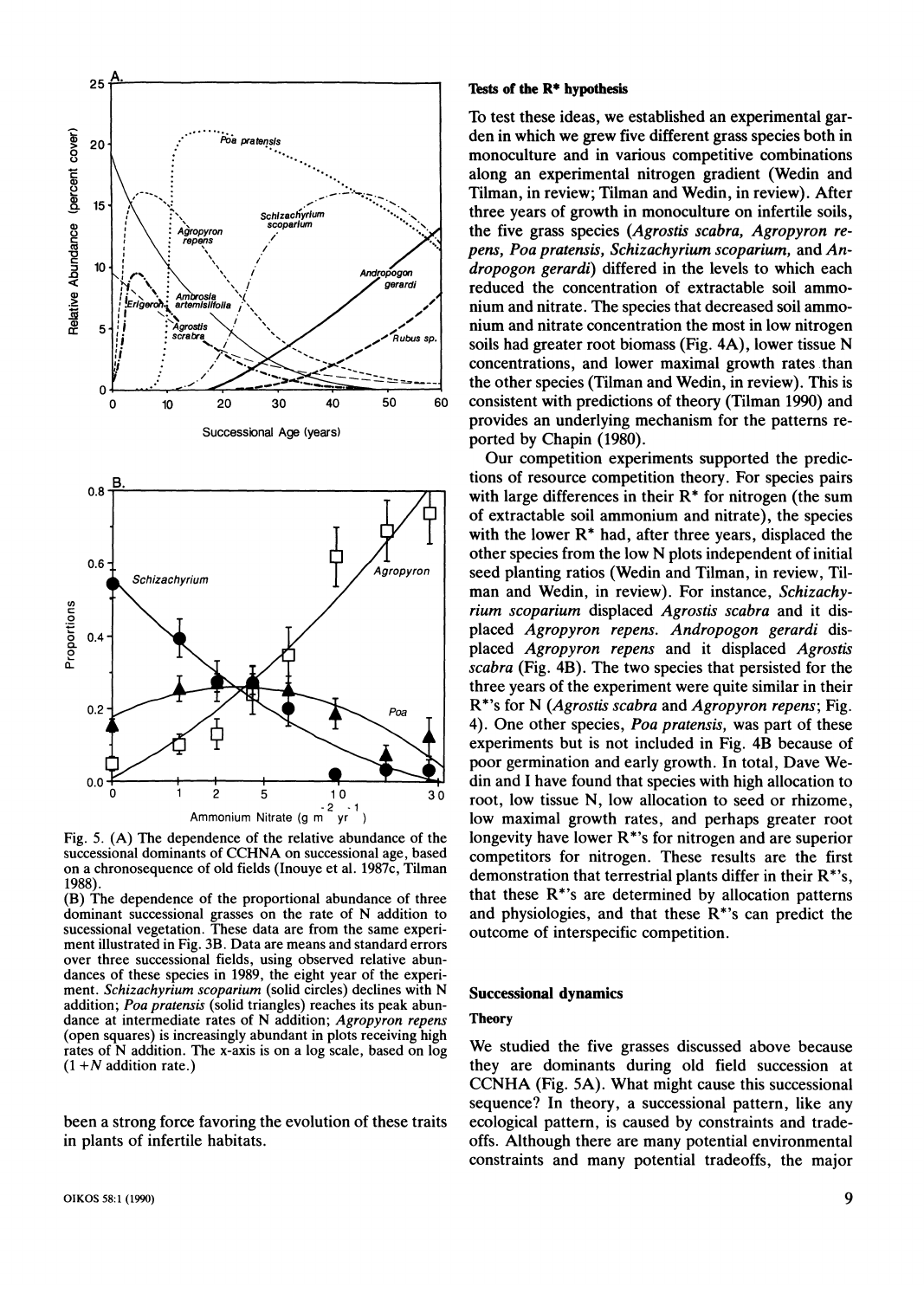**constraints on plants in successional habitats are (1) access to the disturbed site, i.e., colonization (e.g., Drury and Nisbet 1973, Pickett 1976, Noble and Slatyer 1980, Huston and Smith 1987); (2) availability of limiting soil resources (e.g., Clements 1916, Crocker and Major 1955, Odum 1960, Golley 1965, Robertson and Vitousek 1981); (3) the availability of light (e.g., Cooper 1923, Horn 1971, Shugart 1984, Tilman 1985); and (4) herbivores, pathogens, and other sources of loss and mortality (Connell and Slatyer 1977, Walker 1981, Brown 1984, van der Maarel 1984, van der Maarel et al. 1985). Each of these constraints can be overcome by allocation to particular structures or physiological functions, but all such allocation patterns necessarily reduce proportional allocation to other structures or functions, causing tradeoffs (Fig. 1).** 

**Given these four constraints, there are six different combinations of two-way tradeoffs among these traits, four three-way tradeoffs, and one four-way tradeoff. Each of these combinations represents a unique successional hypothesis. Most of these, in some form, have been discussed in one or more of the papers cited in the preceding paragraph. Although a few of these hypotheses may explain most successional sequences, there is no a priori reason for rejecting any as impossible. I will discuss the six different two-way tradeoffs, but only briefly mention three-way and four-way tradeoffs. For clarity, each hypothesis is explicitly named after its underlying tradeoff.** 

## **Hypotheses of succession**

## **1. The colonization - nutrient competition hypothesis**

**A tradeoff between allocation to seed versus allocation to root would cause species to be differentiated in their ability to colonize a disturbed site versus their ability to compete for a limiting soil resource. This tradeoff is likely to be important during the early stages of succession on nutrient poor substrates. The successional sequence would proceed, on average, from species that were good colonists but poor nutrient competitors, to species that were poor colonists but good nutrient competitors.** 

## **2. The colonization - light competition hypothesis**

**Here the tradeoff is between allocation to seed and dispersal structures versus allocation to stem, leaves, and photosynthetic machinery. The initial dominants of succession, the superior colonists, would be replaced by species that were progressively poorer colonists but better light competitors.** 

## **3. The colonization - herbivory hypothesis**

**If plants are differentiated in allocation to seed versus herbivore defense, the superior colonists would be dominant initially, but be replaced by species that were poorer colonists but more resistant to herbivory. This requires that herbivory be a significant force throughout**  **succession, or that the intensity of herbivory increase during succession. It could not explain succession if herbivory intensity decreased during succession.** 

## **4. The nutrient: light ratio hypothesis**

**This has been called the resource ratio hypothesis of succession, since it states that each species is specialized on a particular ratio of the limiting resources, and that succession should occur whenever this ratio changes. If plants are differentiated in their pattern of allocation of nitrogen and/or carbon to roots versus to stem and leaves, succession should occur if the relative availability of nutrients and light changes through time, assuming that these resources are limiting.** 

## **5. The herbivory - nutrient competition hypothesis and 6. The herbivory - light competition hypothesis**

**These two hypotheses are closely related, and thus discussed together. Both assume that there is a tradeoff between susceptibility to herbivory versus competitive ability (e.g., Lubchenco 1978). Given this tradeoff, succession should occur whenever there is a long-term change in the intensity of herbivory. If herbivory is of low intensity during early succession and increases as plant and herbivore biomass accumulates, succession should proceed from species that are superior competitors (for either nutrient or light) to species that are inferior competitors in the absence of herbivory but superior competitors in its presence. The opposite successional sequence (in terms of plant traits) would occur if the intensity of herbivory decreased during succession. Clearly different plant traits, and thus different plant species, would be favored during such successions on nutrient poor soils than on nutrient rich soils.** 

# **7. Maximal growth rate tradeoffs**

**There are several other successional hypotheses that result from differences in allocation. Because high allocation to anything other than leaves and photosynthetic systems should decrease a plant's maximal growth rate (Monsi 1968, Tilman 1988), a cost of high allocation to roots, stems, or defensive compounds is a lower maximal growth rate. Thus, there can be tradeoffs between maximal growth rate and nutrient competition, between maximal growth rate and light competition, and between maximal growth rate and herbivore defense. Differences in maximal rates of vegetative growth can cause successional transient dynamics (Tilman 1988).**  For the *maximal growth rate – nutrient competition hy***pothesis, which would apply to succession on nutrient poor soils, the initial successional dominants would be fast growing, leafy plants with high tissue nutrient concentrations and low allocation to roots. They would be replaced by a sequence of plants that had progressively slower rates of vegetative growth but progressively greater allocation to roots. The maximal growth rate light competition hypothesis would apply to successions on rich soils, with the early successional species being**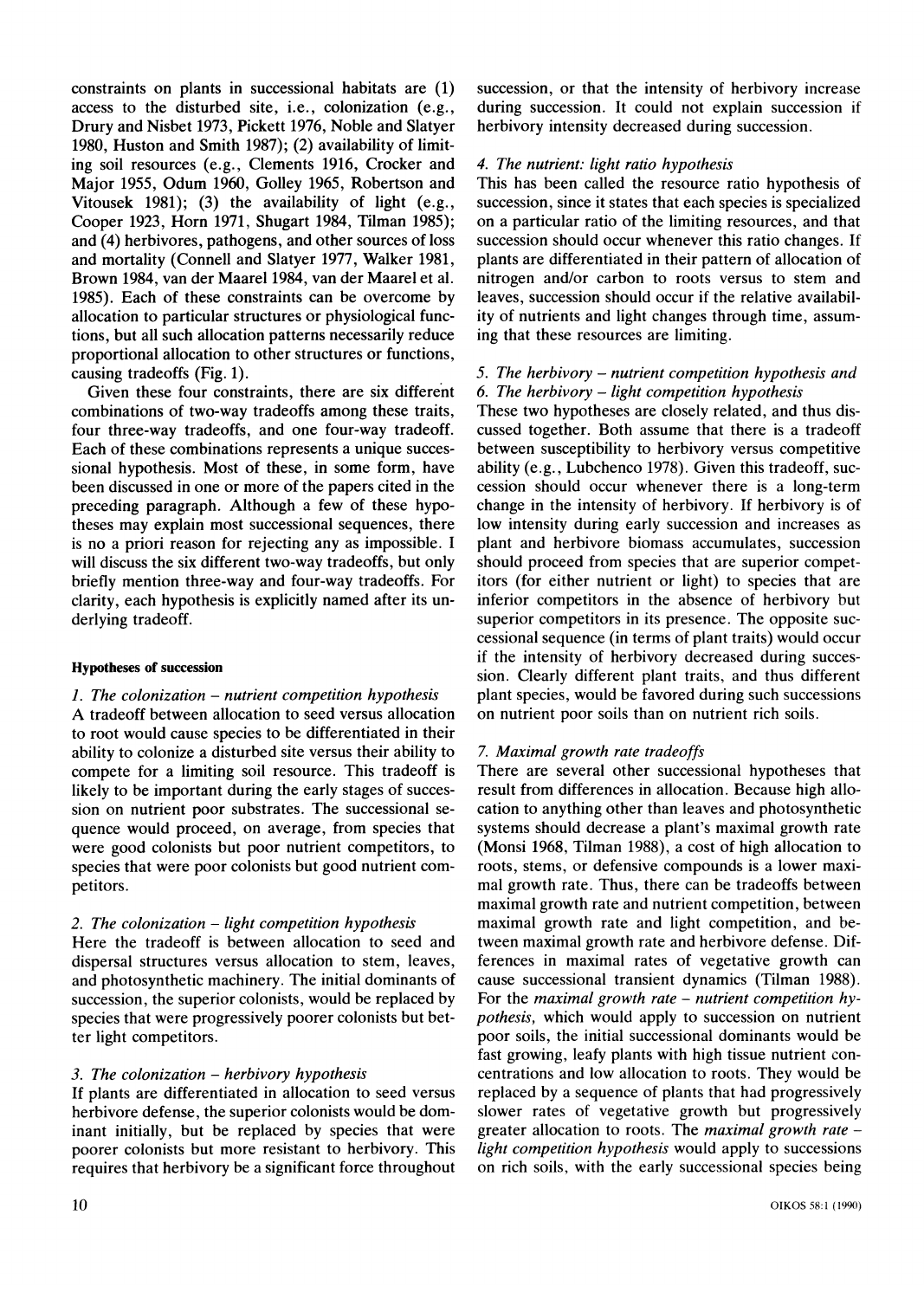

Fig. 6. (A) Woody plant abundance (percent cover) increases during succession at Cedar Creek, with woody plants more abundant in older, more N rich fields (data from Inoye et al. **1987c).** 

**ody plant biomass increases highly significantly with 1986). 1986**. **the rate ot N addition in 1989. Mean and standard errors are shown for the two oldest fields, where woody plants were relatively common (see Fig. 7A).** 

**short and leafy, and latter successional species having progressively greater allocation to stem (light competitive ability), and thus lower rates of vegetative growth. The maximal growth rate - herbivory hypotheses would predict a successional sequence from fast-growing, undefended plants to slow-growing well-defended plants.** 

**These two-way tradeoffs assume that a change in allocation to one plant trait will only affect one other plant trait. If a change in allocation to one trait influenced the pattern of allocation to several other plant traits, as seems likely, there could be three-way and four-way tradeoffs. One possible three-way tradeoff, for instance, could be among colonization, competitive ability for nutrient and competitive ability for light. During succession on a nutrient impoverished substrate, the major tradeoff, initially, would be between colo-**

**A.Woody Plants nization and nutrient competition, as discussed above. If colonization were more rapid than nutrient accumur=.77 lation in this habitat, this successional sequence would lation in this habitat, this successional sequence would** grade into a tradeoff between nutrient versus light com**petition. If colonization were slower than nutrient accumulation, the successional sequence would grade from a colonization - nutrient competition tradeoff into a colo**  nization - light competition tradeoff. Another threeway tradeoff that could be important in successions on **nutrient rich substrates is a tradeoff among colonization**  ability, light competitive ability and herbivore resist**order the contract of ancient and ancient and ancient and a glane of possible plants, with <br>20 30 40 50 60 colonization ability being a major determinant of early colonization ability being a major determinant of early later dominants being determined by the intensity of herbivory and tradeoffs between competitive ability versus herbivore resistance.** 

**cession may seem counterproductive because science, after all, is the search for simplicity. The simplicity we will find in ecology, however, is unlikely to be the f, simplicity associated with having only a few alternative 100 bypotheses. Rather, our simplicity will come from an an an expected to the contract of the state of the state of the state of the state of the state of the state of the state of the state of the state of the state o overlying mechanistic framework that allows us to de**termine the cause of a given pattern. For almost all 100<sup>1</sup> **I ecological patterns, this framework is provided by the leading in the leading of**  $\mathbf{I}$ concept of environmental constraints and organismal **tradeoffs. Field experiments can readily determine what**  5 10 15 20 25 30 **ID** inclusion **Exercise 10** 15 20 25 30 *perimental studies of the relationships between plant* **Rate of Nitrogen Addition** *traits and these environmental variables can be used to* **Rate of Nitrogen Addition** traits and these environmental variables can be used to  $(a/m^2 / vr)$  quantify tradeoffs and eliminate alternative hypotheses. **(g/m 2 /yr) quantify tradeoffs and eliminate alternative hypotheses. Further simplicity will come as we learn which envi**ronmental constrains and tradeoffs are of greatest importance in broad classes of habitats, and how their<br>relative importance changes along major geographic<br>gradients (e.g., Vitousek 1982, Vitousek and Sanford **he N** addition plots (those illustrated in Figs 3B and gradients (e.g., Vitousek 1982, Vitousek and Sanford

#### **Successional dynamics at CCNHA**

**Before farming began in the 1880's, the upland habitats at CCNHA were a mosaic of oak savanna (open oak woodlands), prairie openings, and scattered stands of oak forest, pine forest, and maple forest. Farming led to major losses of soil N and C. A newly abandoned field has less than 1/3 of the total soil N found in adjacent uncultivated areas. A chronosequence of 22 old fields suggests thatt N slowly accumulates in these soils (Inouye et al. 1987c), but more than 100 yr may be required for a field to return to its pre-agricultural soil N content (Tilman 1988).** 

**The initial dominants of succession are annuals and short-lived perennials, many of which are agricultural weeds (Fig. 5A). These are replaced by a sequence of perennial grasses, with the dominant grasses after about 50 yr being the native prairie species Schizachyrium scoparium (little bluestem) and Andropogon gerardi**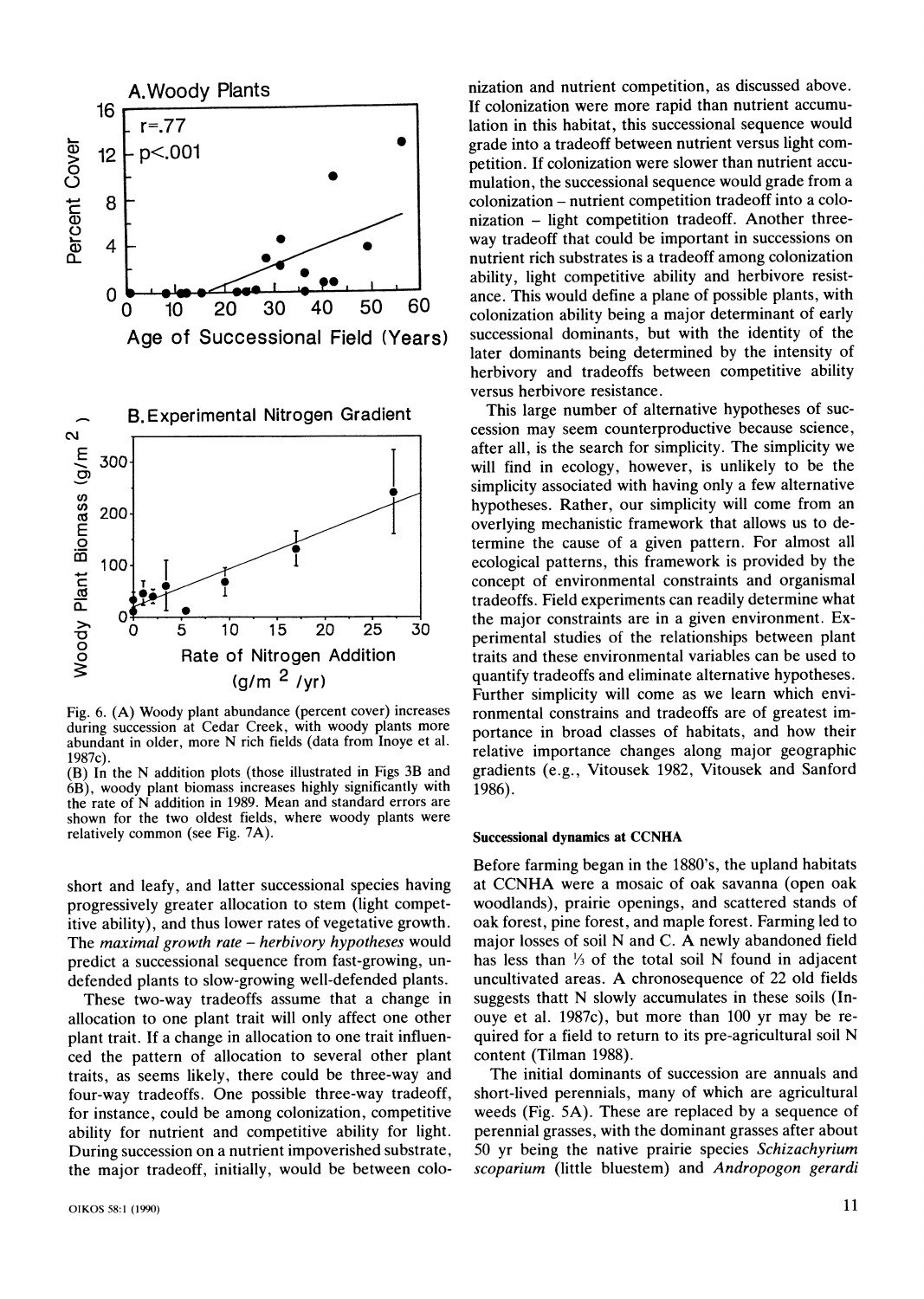

**Fig. 7. (A) There is a strong inverse correlation between the average number of years a species requires to colonize a field and its R\* for nitrogen, i.e., its ability to compete for N. Early successional species have a high R\* (poor N competitors) but are rapid colonists, but late successional species, which are poor colonists, have a low R\* and thus are superior N competitors. R\*'s are from Tilman and Wedin (in review).** 

**(B) For four of the five species there is a tradeoff between maximal growth rate and R\* for nitrogen, with the species with the lower R\* having a lower maximal growth rate (RGR). R\*'s and RGR's from Tilman and Wedin (in review).** 

**(big bluestem). Woody plants, mainly shrubs, vines, and seedlings or saplings of oaks and white pine, slowly increase in abundance, and comprise about 12% of cover after 60 yr.** 

**Our nitrogen addition experiments allow us to determine the extent to which this pattern can be explained by the nutrient: light ratio hypothesis. If this successional sequence is caused by the slow accumulation of nitrogen and the associated increase in plant biomass and decrease in light penetration, then N addition should favor later successional species, and species** 

**should become separated along an experimental N gradient in the same order that they occur during succession. After eight years of growth along experimental N addition gradients on both the existing vegetation and on initially disturbed (disked) soils in four different fields, there was a significant and consistent pattern of species separation (e.g., Tilman 1987). For instance, Agropyron repens, Poa pratensis, and Schizachyrium scoparium were significantly separated (Fig. 5B). However, their order of occurrence along these experimental N gradients clearly refutes the nutrient:light ratio hypothesis of succession (compare Fig. 5A and 5B). If Agropyron is an early successional species because of superior competitive ability in low N but high light habitats, it should decrease in abundance as N is added. It increased, displacing most other species from high N plots. Similarly, if Schizachyrium is dominant during later succession because it is a superior competitor in higher N but lower light habitats, it should increase in abundance when N is added. It consistently declined. Moreover, our garden experiments showed that Schizachyrium is a much better competitor for N than Agropyron (Wedin and Tilman, in review). Thus, there is no evidence that the successional sequence of the dominant herbs was caused by a nutrient:light tradeoff. In contrast, woody plants are increasingly abundant in the older, more N rich fields of late succession (Fig. 6A), and woody plant biomass increases highly significantly in response to N addition (Fig. 6B). Indeed, woody plants may be displacing Agropyron from high N plots. Thus, the nutrient:light ratio hypothesis can not explain the early, herbaceous phase of succession, but may explain the transition from herbaceous to woody plants.** 

**A survey of plant allocation patterns in fields of different successional ages has shown that early successional plants have significantly higher leaf, seed, and stem allocation, and significantly lower root allocation, than later successional species (Gleeson and Tilman 1990). During the first 60 yr of succession, roots increase from 35% of total biomass to about 80%, but seed and reproductive structures decline from about 8% of total biomass in young fields to less than 0.5% in the oldest fields. If plants with higher allocation to roots, such as Schizachyrium scoparium, are superior nutrient competitors, which we demonstrated in our competition gardens (Wedin and Tilman, in review), then these data demonstrate that nitrogen competition, not light competition, is a major force during the first 40 yr of succession. This is supported by the observations that percent allocation to stem declined for the first 15 yr and then remained constant for the next 45 yr of succession (Gleeson and Tilman 1990), and that average plant height only increased 5 cm during this 60 yr. Thus, the colonization - light competition hypothesis and the light competition - herbivory hypothesis are unable to explain the first 40 to 60 yr of succession at CCNHA.** 

**If high allocation to seed allows a plant to be a superior colonist (e.g., Werner and Platt 1976), then these**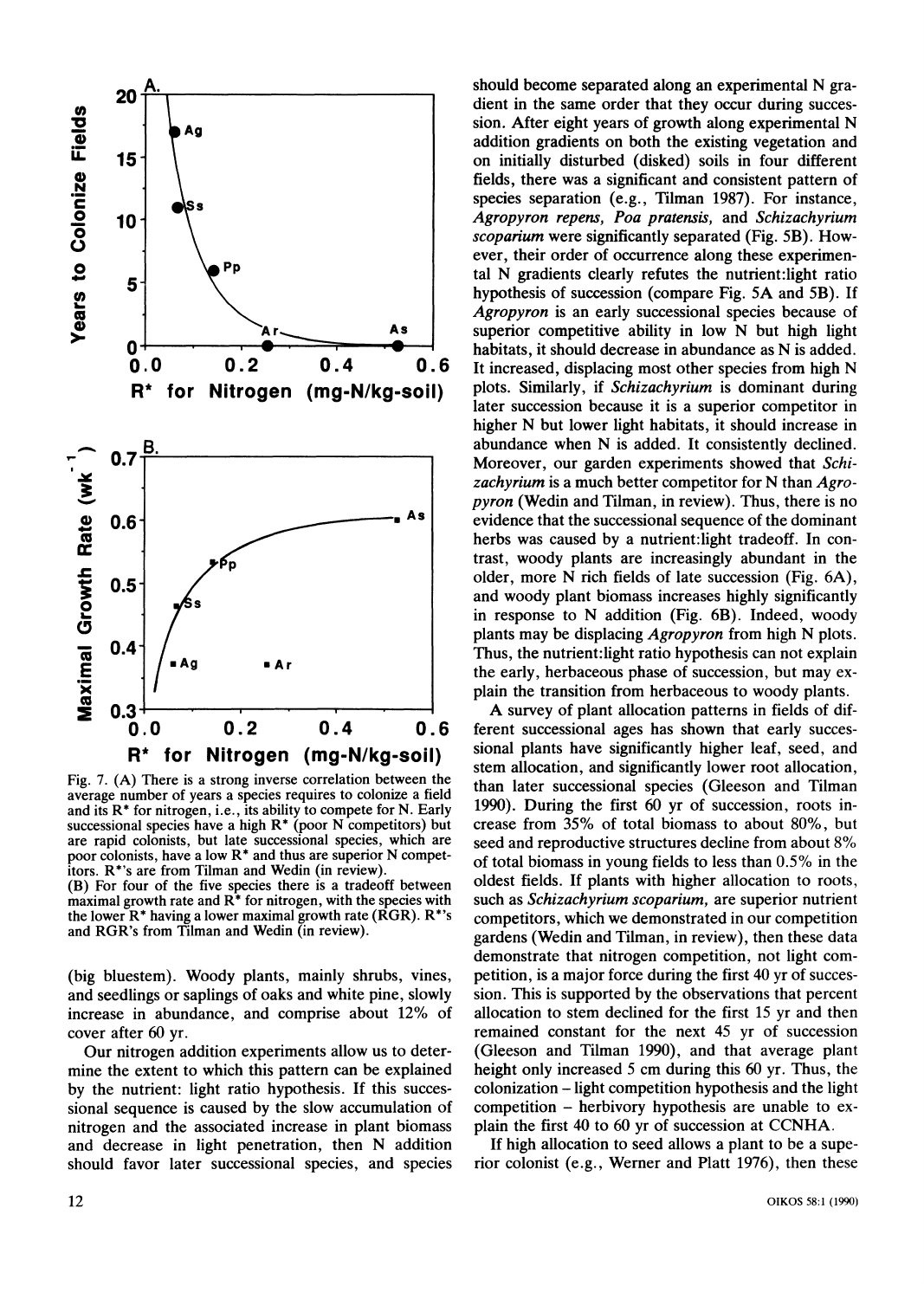**allocation patterns suggest that the herbaceous phase of our succession may be explained by the colonization nutrient competition hypothesis. If this hypothesis is correct, there should be a tradeoff between nutrient competitive ability (measured as the R\* for N of the five species grown in the garden experiment) and colonization rate. We estimated colonization rates using the average number of years each of the five grasses required to colonize abandoned fields. The early dominants, Agrostis and Agropyron, are rapid colonists but have high R\*'s and are poor N competitors (Fig. 7A). The late successional species, Schizachyrium and Andropogon, are poor colonists, requiring 11 to 17 yr to colonize a field, but have the lowest R\* for N (Fig. 7A) and are superior N competitors.** 

**Agropyron, an agricultural weed whose Swedish common name means "quick root", allocates 30% or more to rhizome (Hakansson 1967, Tilman and Wedin, in review), and thus can spread rapidly (Hakansson 1967, Werner and Rioux 1977). Agrostis allocates 7%-10% to seed, producing 9400-16000 viable seed m-2 that are born on a tumbleweed-like culm, and thus widely dispersed. Poa is somewhat rhizomatous and allocates 2%-7% to seed on low N soils. Neither Schizachyrium nor Andropogon are rhizomatous, and neither allocates more than 2% to seed. Thus, the colonization rates of these species are consistent with their pattern of allocation to seed and rhizome on low N soils.** 

**The results of pairwise competition in the gardens provide further support for the colonization-nutrient competition hypothesis. Although Schizachyrium requires more than 30 yr to displace Agropyron during succession, this displacement occurred in three years when the colonization limitation on Schizachyrium was eliminated by planting both species in garden plots (Wedin and Tilman, in review).** 

**Lower relative growth rates are predicted to be caused by decreased allocation to leaf and decreased maximal photosynthetic rates, which should result from lower leaf N (Field and Mooney 1986). The late successional herbs, which are superior N competitors, often had lower relative rates of vegetative growth than the superior colonists (Fig. 7B). This is correlational support for the maximal growth rate-colonization hypothesis. However, the competition plots in our experimental gardens refute this hypothesis (Wedin and Tilman, in review). The greatest difference in maximal rates of vegetative growth was between Agrostis and Andropogon. When these two species were planted simultaneously in a competition plot, there was no obvious period of dominance by the faster growing species, Agrostis, before the more slowly growing species, Andropogon, attained dominance. Although the difference in growth rates should give Agrostis an initial advantage, this advantage is too small to account for more than a year advantage, much less the 40 or more years required for Andropogon to become abundant during old field succession at CCNHA.** 

**OIKOS 58:1 (1990) 13** 

**We have less data with which to evaluate hypotheses that involve herbivory. In almost every case that herbivores have been studied, we have found some effect on plants, but the effects have often been small (e.g. Fig. 3C). Richard Inouye and Taber Allison are finding that deer browsing has a significant effect on growth rates of trees, but it may not be sufficient to account for the slow rate of woody plant reestablishment at CCNHA. Herbivory and disturbance by the plains pocket gopher (Geomys bursarius) influences plant species diversity and slows the rate of succession (Tilman 1983, Inoye et al. 1987b), but does not seem to drive the pattern of succession. As already mentioned, the exclosure of small mammal and insect herbivores did not cause major changes in species composition. Although more work is needed, at the present time it seems that herbivory is not frequently a major factor controlling our successional pattern.** 

**Thus, of all the alternative hypotheses presented above, the major explanation for the herbaceous period of succession seems to be the colonization - nutrient competition hypothesis. The best explanation for the transition from a prairie grassland to an oak woodland seems to be the nutrient:light ratio hypothesis. This suggests that a three-way tradeoff among colonization, nutrient competition, and light competition may determine most of the successional pattern at CCHNA.** 

## **Conclusions**

**All organisms face environmental factors that constrain their survival, growth and reproduction. Each organism also faces unavoidable, allocation-based tradeoffs in its ability to respond to these constraints (e.g., Cody 1966, Mooney 1972). These constraints and tradeoffs represent the mechanisms that can lead to pattern on all levels of ecological organization. Models that explicitly include these constraints and tradeoffs are, in theory, capable of making a priori predictions of the dynamics and outcome of ecological interactions. In many cases, especially cases involving the interactions among numerous species, mechanistic models that explicitly include constraints and tradeoffs are simpler and more easily tested than more phenomenological models.** 

**A variety of such models of competition for a limiting nutrient predict that the species that can reduce the concentration of the limiting resource to the lowest level should competitively displace all other species (O'Brien 1974, Tilman 1977, 1980, 1990). Our studies of competition among five grass species competing for N support this prediction, and demonstrate that the differences among these species are based on allocation. Other studies of the mechanisms of nutrient competition between algae (e.g., Tilman 1976, Sommer 1985), of competition for sugars by bacteria (Hansen and Hubbell 1980), and of zooplankton competition for algae (Rothhaupt 1988), have all shown that the inclusion of mecha-**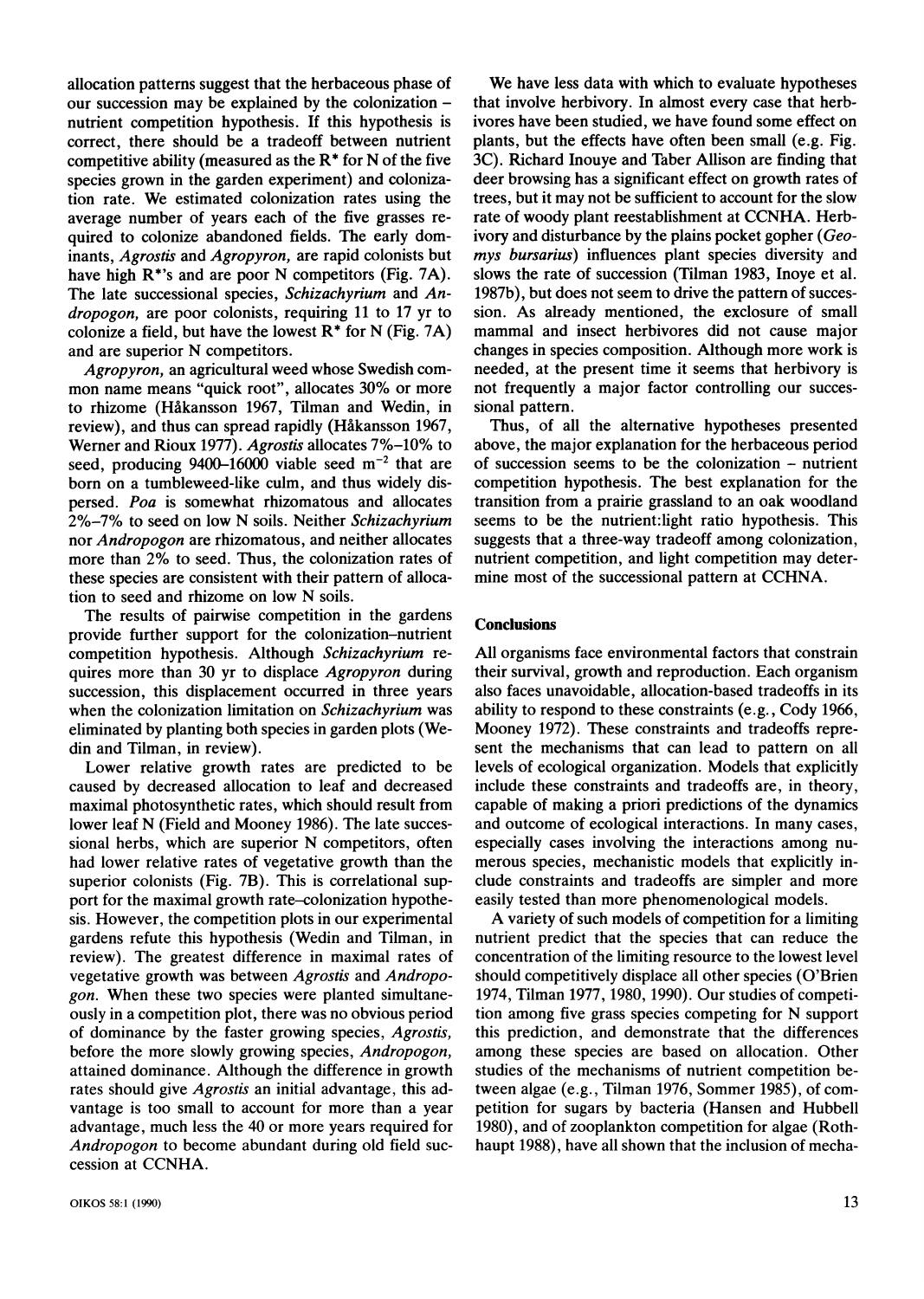**nisms allows a priori prediction of the dynamics and outcome of these interspecific interactions.** 

**Successional patterns are also caused by constraints and tradeoffs, which provide a concise way to formulate alternative successional hypotheses. Numerous such hypotheses were tested via field experiments and observations at CCNHA, Minnesota. Our tests suggest, for successions on nutrient-depleted soils, that the tradeoff between colonization ability and competitive ability for nitrogen is the major determinant of the 40 to 60 yr period of herbaceous succession. The low abundance of woody plants during this period seems to be less related to colonization abilities than to their poor ability to compete on low N soils. This suggests that, as nitrogen slowly accumulates in this habitat, the tradeoff between nitrogen and light competitive abilities will be an increasingly important explanation of the successional pattern.** 

**Other plant communities will have other constraints, and other sucessions will be explained by other processes. However, the underlying mechanisms are the same, and are based on the actual constraints of each environment and the tradeoffs organisms face in dealing with these. Studies of these mechanismns in a variety of habitats will allow us to determine how the importance of various potential constraints changes along major geographic, climatic or disturbance gradients. This, then, would allow us to develop a more holistic theory of the dynamics and structure of ecosystems, but a theory capable of making testable a priori predictions of the impact of changes in environmental variables on the dynamics, diversity, composition, and stability of these ecosystems. The pursuit of mechanistic, predictive models should become a high priority for ecology if we are to wisely manage the ever dwindling natural resources of this planet, and preserve its biotic diversity.** 

**Acknowledgements - I thank the Department of Ecology of Lund University for inviting me to present the Per Brinck lecture and for their gracious hospitality. I thank D. Wedin, S. Wilson, S. Gleeson, N. Huntly, R. Inouye, A. El Haddi, T. Allison, and many others for their advice and encouragement, and for their many contributions to our research effort. Clearly, the field work briefly summarized here is the result of the efforts of many, including numerous undergraduates who have worked as field assistants each summer. I thank them all. This research has been supported by the National Science Foundation, especially by grants for Long-Term Ecological Research at Cedar Creek Natural History Area (NSF/BSR 8811884).** 

#### **References**

- **Brown, V. K. 1984. Secondary succession: Insect-plant relationships. - BioScience 34: 710-716.**
- **Chapin, F. S., III. 1980. The mineral nutrition of wild plants. Ann. Rev. Ecol. Syst. 11: 233-260.**
- **Charnov, E. L. 1982. The theory of sex allocation. Princeton Univ. Press, Princeton, NJ.**
- **Chesson, P. L. 1986. Environmental variation and the coexistence of species. - In: Diamond, J. and Case, T. (eds), Community ecoclogy. Harper and Row, New York, NY, pp. 240-256.**
- **Clements, F. E. 1916. Plant succession. Carnegie Inst. Washington Publ. 242.**
- **Cody, M. L. 1966. A general theory of clutch size. Evolution 20: 174-184.**
- **1986. Structural niches in plant communities. In: Diamond, J. and Case, T. (eds), Community ecology. Harper and Row, New York, NY, pp. 381-405.**
- **Connell, J. 1978. Diversity in tropical rainforests and coral reefs. - Science 199: 1302-1310.**
- **and Slatyer, R. 0. 1977. Mechanisms of succession in natural communities and their role in community stability and organization. - Am. Nat. 111: 1119-1144.**
- **Cooper, W. S. 1923. The recent ecological history of Glacier Bay, Alaska. - Ecology 4: 93-128, 223-246, 355-365.**
- **Crocker, R. L. and Major, J. 1955. Soil development in relation to vegetation and surface age at Glacier Bay, Alaska. - J. Ecol. 43: 427-448.**
- **Drury, W. H. and Nisbet, I. C. T. 1973. Succession. J. Arnold Arboretum 54: 331-368.**
- **Field, C. and Mooney, H. A. 1986. The photosynthesis-nitrogen relationship in wild plants. - In: Givnish, T. J. (ed.), On the economy of plant form and function. Cambridge Univ. Press, pp. 25-55.**
- **Gillespie, J. H. 1984. Pleiotropic overdominance and the maintenance of genetic variation in polygenic traits. - Genetics 107: 321-30.**
- **Gilpin, M. E. and Ayala, F. J. 1973. Global models of growth and competition. - Proc. Nat. Acad. Sci. 70: 3590-3593.**
- **Gleeson, S. and Tilman, D. 1990. Allocation and the transient dynamics of competition during succession on poor soils. - Ecology, in press.**
- **Golley, F. B. 1965. Structure and function of an old-field broomsedge community. - Ecol. Monogr. 35: 113-137.**
- **Grime, J. P. 1979. Plant strategies and vegetation processes. Wiley, Chichester.**
- **Grubb, P. 1977. The maintenance of species richness in plant communities: the importance of the regeneration niche. - Biol. Review 52: 107-145.**
- **Hakansson, S. 1967. Experiments with Agropyron repens (L.) Beauv. I. Development and growth, and the response to burial at different developmental stages. - Ann. Agr. College Sweden 33: 823-873.**
- **Hansen, S. R. and Hubbell, S. P. 1980. Single-nutrient microbial competition: qualitative agreement between experimental and theoretically forecast outcomes. - Science 207: 1491-1493.**
- **Horn, H. S. 1971. The adaptive geometry of trees. Princeton Univ. Press, Princeton, NJ.**
- **Hsu, S. B., Hubbell, S. P. and Waltman, P. 1977. A mathematical theory for single-nutrient competition in continuous cultures of microorganisms. - SIAM J. Appl. Math. 32: 366-383.**
- **Hubbell, S. P. and Foster, R. B. 1986. In: Diamond, J. and Case, T. (eds.), Community ecology. Harper and Row, New York, NY, pp. 314-329.**
- Huston, M. 1979. A general hypothesis of species diversity. -**Am. Nat. 113: 81-101.**
- and Smith, T. 1987. Plant succession: life history and com**petition. - Am. Nat. 130: 168-198.**
- **Hutchinson, G. E. 1959. Homage to Santa Rosalia, or why are there so many kinds of animals? - Am. Nat. 93: 145-159.**
- **Inouye, R. S., Huntly, N. J. and Tilman, D. 1987a. Response of Microtus pennsylvanicus to fertilization with various nutrients, with particular emphasis on sodium and nitrogen concentrations in plant tissues. - Holarct. Ecol. 10: 110- 113.**
- **-, Huntly, N. J., Tilman, D. and Tester, J. R. 1987b. Pocket gophers, vegetation and soil nitrogen along a succession sere in east central Minnesota. - Oecologia (Berl.) 72: 178-184.**
- **-, Huntly, N.J., Tilman, D., Tester, J. R., Stillwell, M.A.**